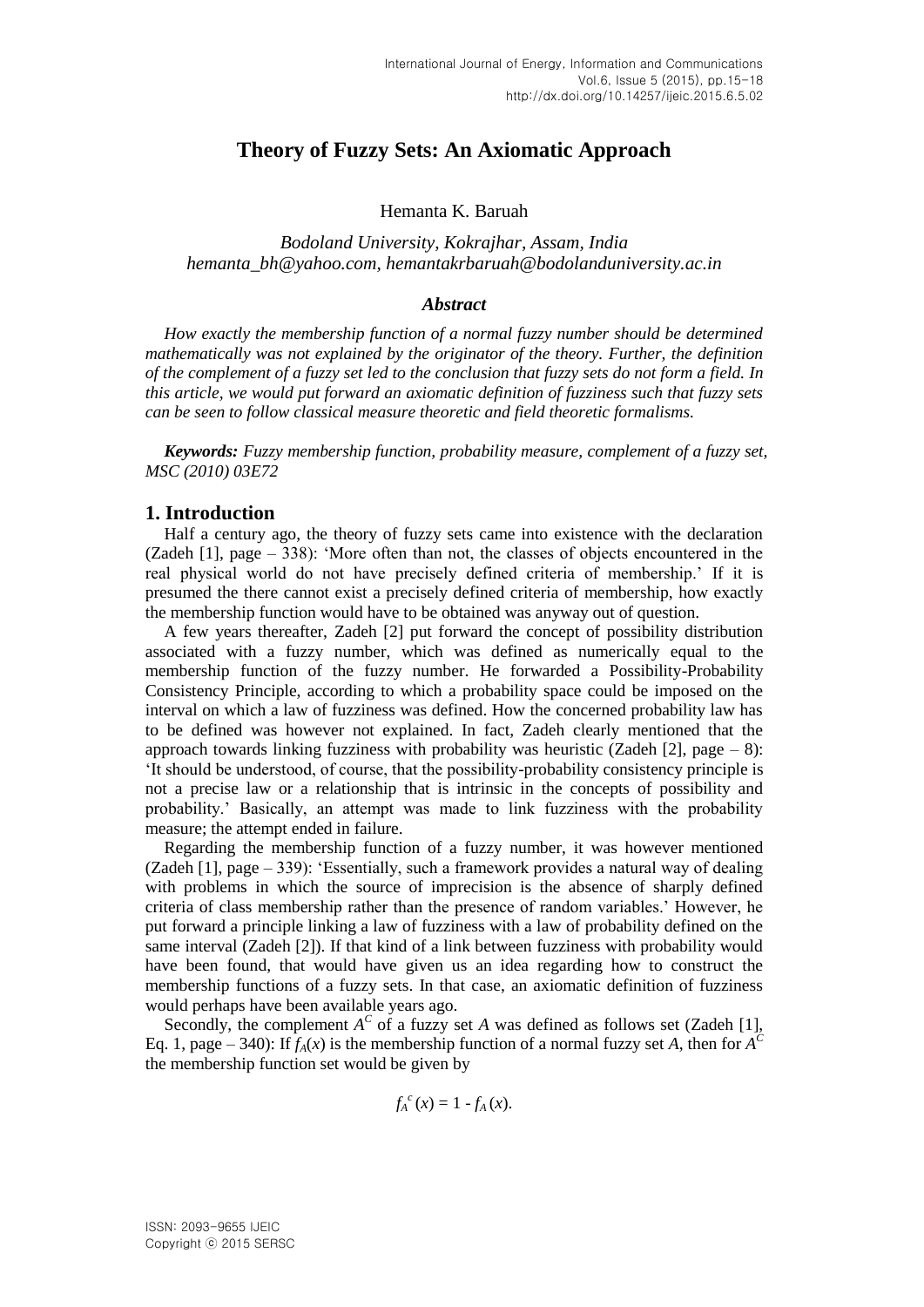International Journal of Energy, Information and Communications Vol.6, Issue 5 (2015)

This definition of the complement of a fuzzy set led to the conclusion that the neither the union of a fuzzy set and its complement is the universal set, nor their intersection is the null set. As a result, it was accepted that fuzzy sets do not form a field.

Indeed, partial presence of an element in a set is the basic theme that defines fuzziness. If we can express the level of partial presence mathematically, that would lead to a precise definition of fuzziness. After all, the definition of anything mathematical, including the mathematics of fuzziness, should not be fuzzy. An axiomatic definition of fuzziness is not available in the literature. Just as probability is explained axiomatically, fuzziness too should have an axiomatic definition. In what follows, we shall put forward an axiomatic definition of fuzziness.

# **2. The Proposed Axiomatic Approach to Define Fuzziness**

We would first like to state the original definition of fuzzy sets proposed by the originator of the theory (Zadeh [1], page - 339): 'Let *X* be a space of points, with a generic element of *X* denoted by *x*. Thus  $X = \{x\}$ . A fuzzy set *A* in *X* is characterized by a membership function  $f_A(x)$  which associates with each point in *X* a real number in the interval [0, 1], with the values of  $f_A(x)$  at *x* representing the *grade of membership* of *x* in *A*.' It was of course mentioned (Zadeh [1], *e.g.*, page – 339, footnote no. 3) that the membership function is continuous.

Indeed, a fuzzy real number [*α, β, γ*] is an interval around the real number β with the elements in the interval being partially present. The level of presence of an element in the interval is reflected in the *membership function*. Let a *normal* fuzzy number *N* = [*α, β, γ*] be associated with the membership function  $\mu_N(x)$ , where

$$
\mu_N(x) = \Psi_1(x), \text{ if } \alpha \le x \le \beta, \n= \Psi_2(x), \text{ if } \beta \le x \le \gamma, \text{ and } \n= 0, \text{ otherwise.}
$$

According to the Dubois-Prade definition of normal fuzziness,  $\Psi_1(x)$  is continuous and non-decreasing in the interval [ $\alpha$ ,  $\beta$ ], and  $\Psi_2(x)$  is continuous and non-increasing in the interval [ $\beta$ ,  $\gamma$ ], with  $\Psi_1(\alpha) = \Psi_2(\gamma) = 0$ ,  $\Psi_1(\beta) = \Psi_2(\beta) = 1$ . In this definition, it was declared that the membership function should in fact be expressed as two different functions, the Left Reference Function  $\Psi_1(x)$  in the interval [ $\alpha$ ,  $\beta$ ] and the Right Reference Function  $\Psi_2(x)$  in the interval [ $\beta$ ,  $\gamma$ ]. However, how exactly should we obtain the two functions mathematically was never discussed.

Keeping in view the original definition forwarded by Zadeh regarding continuity of the membership function, and the Dubois-Prade definition of the membership function as two reference functions in two intervals, we would like to put forward the following axiom to define the membership function associated with normal fuzziness.

**Axiom - 1:** For a normal fuzzy number  $N = [\alpha, \beta, \gamma]$ , the Dubois – Prade left reference function *Ψ*1(*x*) is the distribution function of a random variable defined in the interval [*α, β*], and the Dubois – Prade right reference function  $\Psi_2(x)$  is the complementary distribution function of another random variable defined in the interval [*β, γ*].

In fact, the notion of probability does not enter into the definition of a random variable (Rohatgi and Saleh [4], page – 43). This means, measure theoretically, a variable associated with a probability law is necessarily random, but a random variable is not necessarily probabilistic. Therefore a probability density function is necessarily a density function, but a density function defined with reference to a random variable is not necessarily a probability density function. Similarly, a distribution function is not necessarily a probability distribution function, but a probability distribution function is necessarily a distribution function. In Axiom – 1, we have used the terms *random variable* and *distribution function* in the measure theoretic sense.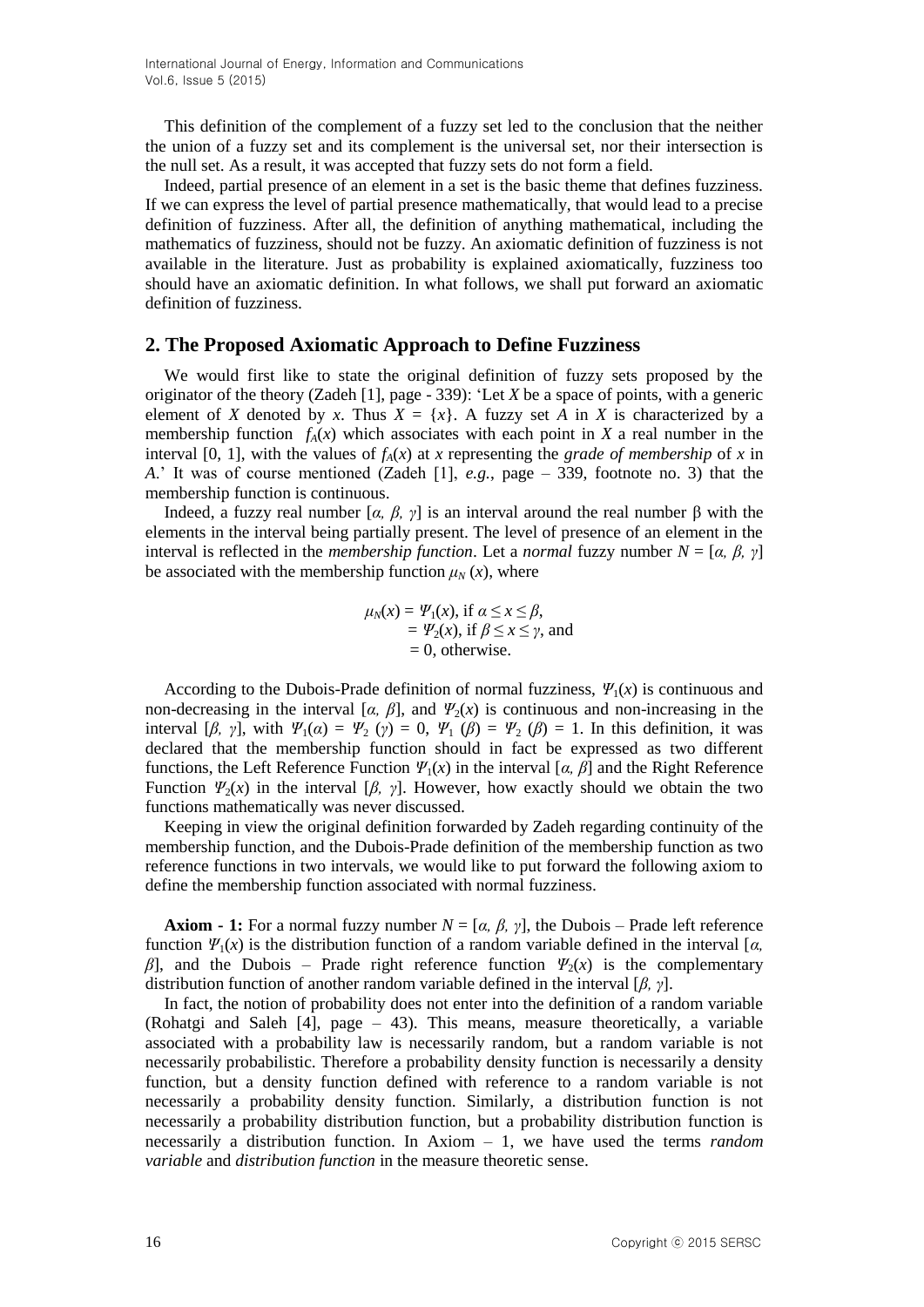We would now like to mention one single point about the membership function of the complement of a normal fuzzy set. Not everything can be measured from the zero level. If a person is 6 feet tall, and if he stands on a table 3 feet in height, his height would not be 9 feet, because we would then measure his height not from the ground but from the table. The membership values of the elements of the complement of a normal fuzzy number *A*, in the same way, must be calculated from the respective membership values of *A*. But for the complement of a normal fuzzy set, *membership value* and *membership function* are two different things. Here is where we are disagreeing with Zadeh and others who followed his definition of the membership function of the complement of a normal fuzzy set. Indeed,

$$
f_A^{\ c}(x)=1-f_A(x)
$$

gives us membership values for any given *x* of the complement of the fuzzy set; it is not the membership function. We are now going to put forward the second axiom towards defining fuzziness.

**Axiom - 2**: The membership function of the complement of a fuzzy set *A* is equal to 1 for the entire real line, with the membership values counted from the membership function of *A*.

This axiom states that if  $\mu_A(x)$  is the membership function of a fuzzy set *A*, then (1 - $\mu_A(x)$ ) would give us the membership values for any *x* of the complement. The membership function of the complement is a constant, equal to 1, but it has to be counted from  $\mu_A(x)$ , the membership function of A.

## **3. Discussions**

The first axiom states that two probability measures can describe the membership function of a normal fuzzy number. This axiom gives us a way to construct normal fuzzy numbers. It does not actually defy the Dubois – Prade definition of a normal fuzzy number. The distribution function of a random variable is non-decreasing, and the complementary distribution function of a random variable is non-increasing.

The attempts to frame a law of probability in an interval on which a law of fuzziness was already defined, was defective. We need two laws of randomness in two intervals [*a*, *b*] and [*b*, *c*] to define a normal fuzzy number [*a*, *b*, *c*], and not one just law of *probability*  in the entire interval [*a*, *c*]. The earlier attempts to link probability with fuzziness failed due to this reason.

Axiom – 1 explains why the triangular fuzzy number is the simplest among the fuzzy numbers. It is because the two random variables defining the left and the right Dubois-Prade functions are uniformly distributed. The uniform law being the simplest law of randomness, every triangular number is the simplest of all fuzzy numbers. The minimum temperature in any place is a probabilistic random variable, so is the maximum temperature. Therefore the daily temperature in a particular place is fuzzy, with the left reference function defined by the probability distribution function of one random variable and the right reference function defined by the complementary probability distribution function of another. When we assume that a fuzzy number is triangular, we actually assume that the two density functions concerned are constants; this means that the two laws of randomness are uniform and deterministic, there is no probability associated with them.

The second axiom straightaway leads to the facts that the union of a normal fuzzy set and its complement is indeed the universal set, and that the intersection of a normal fuzzy set and its complement is the null set. Accordingly, fuzzy sets can be seen to form a field. If  $3/4<sup>th</sup>$  of the height of a glass is filled with water, the empty portion,  $1/4<sup>th</sup>$  of the total height, is to be counted not from level zero, but from the level upto which there is water.